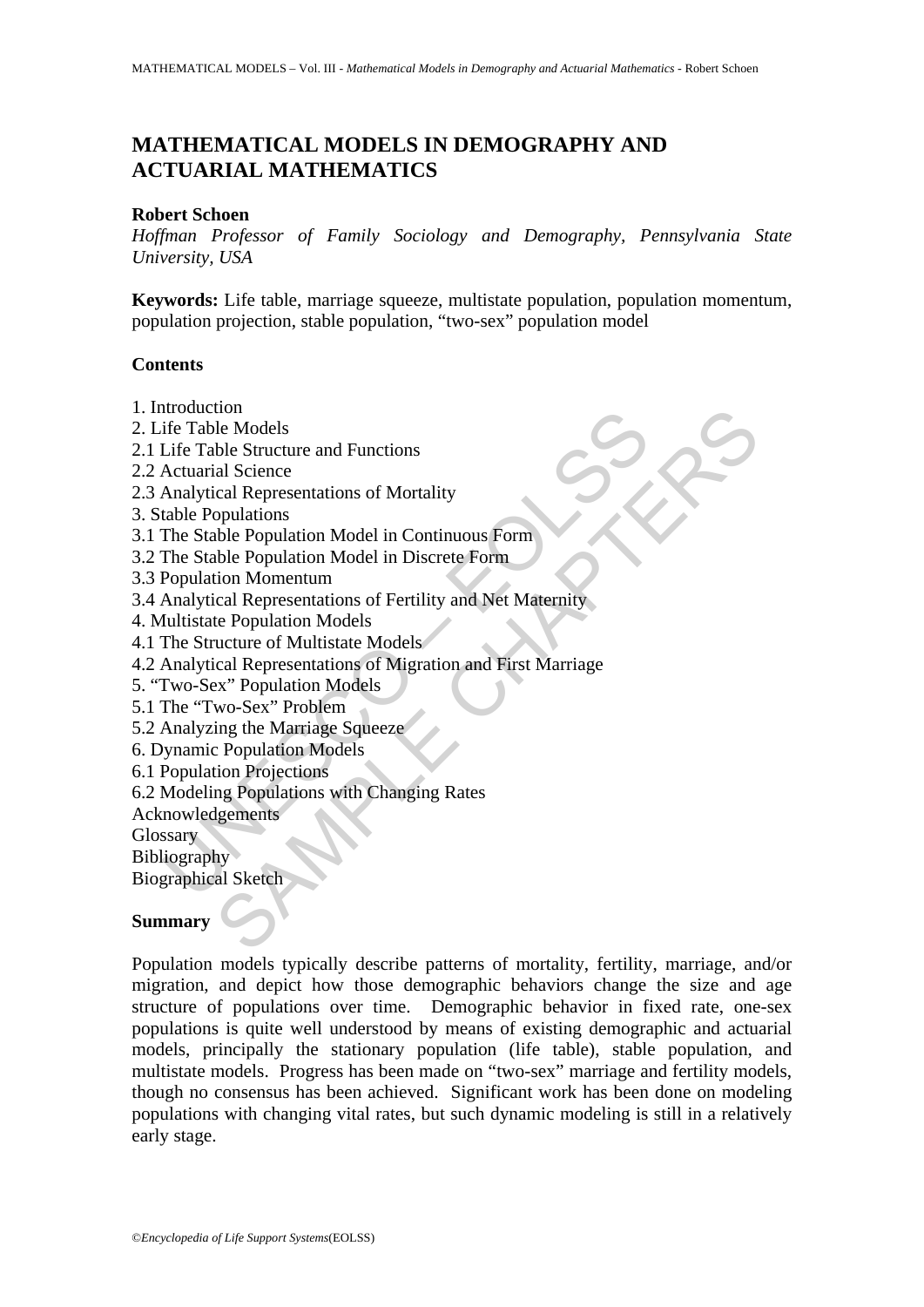# **1. Introduction**

Mathematical models of population date back at least to 1662, when John Graunt used parish records of birth and death to describe the demography of London, England and present the first example of a life table. Fundamentally, population models are elaborations of the basic differential equation

$$
P' = m P \t\t(1)
$$

where *P* represents the number in the population of interest; *P'* is the time derivative of *P*, i.e. how the size of the population changes over time; and *m* is a force of transition, or an instantaneous rate (or probability, or risk) of change with respect to the demographic behavior of interest. The most common demographic behaviors are birth, death, marriage, divorce, and migration, though models have frequently been applied to many other topics, including educational enrollment, labor force status, and disability status.

Population models have the great advantage of being logically closed, that is population size and composition (or stock) at one time can be found from the population stock at an earlier time and the demographic events (or flows) that occurred between those time points. The classic expression of that closure is the so-called Vital Statistics Balancing Equation which, ignoring age and sex, can be written

$$
P(t+1) = P(t) + B(t) - D(t) + I(t) - O(t), \qquad (2)
$$

where  $P(t)$  is the size of the population of interest at the beginning of year *t*,  $B(t)$  is the number of births during year *t*,  $D(t)$  is the number of deaths during year *t*,  $I(t)$  is the number of inmigrants during year *t*, and *O*(*t*) is the number of outmigrants during year *t*. Fertility, mortality, and migration constitute the core demographic processes.

**Example 10**<br> **Example 10**<br> **Example 10**<br> **Example 10**<br> **Example 10**<br> **Example 10**<br> **Example 10**<br> **Example 10**<br> **EXAMPLE 10**<br> **EXAMPLE 10**<br> **EXAMPLE 10**<br> **EXAMPLE 10**<br> **EXAMPLE 10**<br> **EXAMPLE 10**<br> **EXAMPLE 10**<br> **EXAMPLE 10** Let contain of interest. The most common computed by a state of the constrained and migration, though models have frequently been applies replies, including educational enrollment, labor force status, and disab models hav Most demographic models employ two significant simplifications. The first is that the models are deterministic, i.e. that they ignore chance fluctuations and focus on expected values of population behavior. For example, the same rates of death always have the same impact on survivorship, with no chance (or stochastic) variability. The second simplification is that within the categories specified, population heterogeneity is ignored. Thus in a model that only recognizes age and sex, all persons of the same age and sex are at equal risk of experiencing an event (i.e. of "transferring"). Population models are rooted in Markov processes, and embody the Markovian assumption that a person's risk of transfer depends only on current characteristics, with past experiences having no effect. While those assumptions are generally counterfactual, their practical importance varies greatly.

# **2. Life Table Models**

## **2.1 Life Table Structure and Functions**

The basic life table model follows a birth cohort to the death of its last member. More formally, there is only one living state, and the only recognized transfers are exits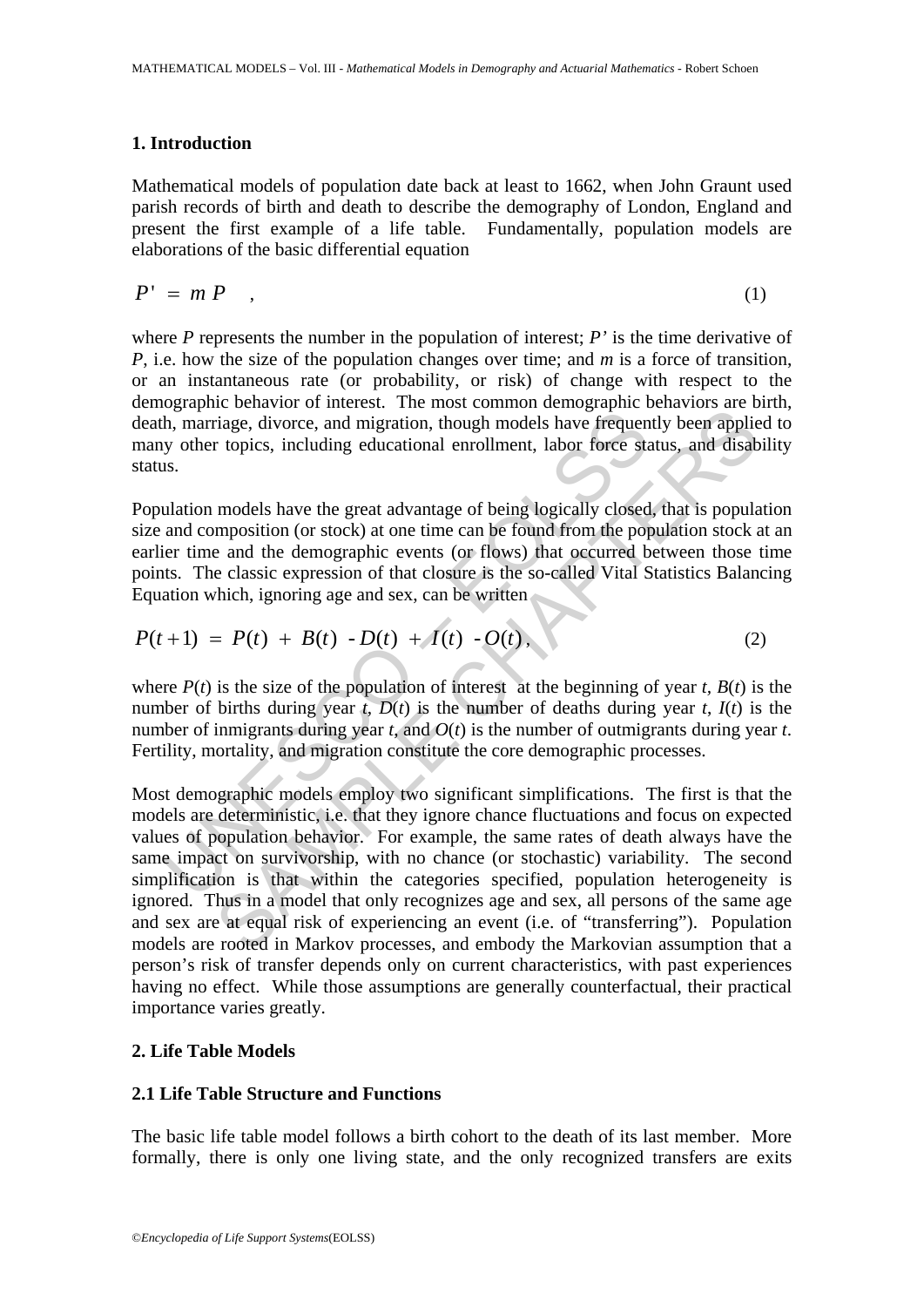(decrements) from that state. At any exact age x, basic differential Eq. (1) can be written in the form

$$
m(x) = -P'(x)/P(x), \qquad (3)
$$

which defines  $m(x)$ , the force of mortality (or decrement) at exact age x, to be minus the derivative of the natural logarithm of the change in the number of persons at exact age x. Since the size of the life table cohort decreases monotonically, it is customary to use a minus sign so that the force [often written as  $\mu(x)$ ] is positive. Let the initial size of the life table cohort, referred to as its radix, be designated by *l*(0). Then Eq. (3) can be integrated to show that  $l(x)$ , the number of survivors to exact age x, is given by

$$
l(x) = l(0) \exp\left[-\int_{0}^{x} m(y) dy\right]
$$
 (4)

 $U = I(0) \exp\left[-\frac{1}{2}m(y)dy\right]$ <br>
(4) is the basic solution for a life table, as it transforms rates of abilities of survival  $I(x)/I(0)$ . As a practical matter, Eq. (4) can be solutions of survival  $I(x)/I(0)$ . As a practical mat Jexplerence of a life table, as it transforms rates of decrement *m*<br>so of survival  $l(x)/l(0)$ . As a practical matter, Eq. (4) can be implemented<br>simple functional form for  $m(x)$ . For single year age intervals, assuming<br>st Eq. (4) is the basic solution for a life table, as it transforms rates of decrement *m* into probabilities of survival  $l(x)/l(0)$ . As a practical matter, Eq. (4) can be implemented by choosing a simple functional form for  $m(x)$ . For single year age intervals, assuming that  $m(x)$  is constant within intervals is generally acceptable.

An alternative approach, which has been termed the "General Algorithm" for life table construction, sets forth three sets of equations. The first set, the flow equations, describe the permissible flows into and out of states. In the basic life table, there is one flow equation which can be written

$$
l(x+n) = l(x) - d(x,n) \tag{5}
$$

where  $d(x,n)$  is the number of deaths (or decrements) between exact ages x and  $x+n$ . Eq. (5) simply states that the number of survivors to exact age  $x+n$  is the number of survivors to age *x* less the number who exit the table between exact ages *x* and  $x+n$ .

The second set of equations consists of orientation equations, which relate the observed rates of transfer to the model rates. It is generally convenient and desirable to equate those sets of rates, hence the basic orientation equation is

$$
M(x,n) = m(x,n), \qquad (6)
$$

where  $M(x,n)$  and  $m(x,n)$  refer, respectively, to the observed and model rates of transfer between exact ages *x* and *x*+*n*.

The third set of equations is the person-year set of equations, which relate the number of survivors to each exact age to the number of person-years lived in an interval (where one person year is one year lived by one person). The exact relationship is

$$
L(x,n) = \int_{0}^{n} l(x+u) \, du \,, \tag{7}
$$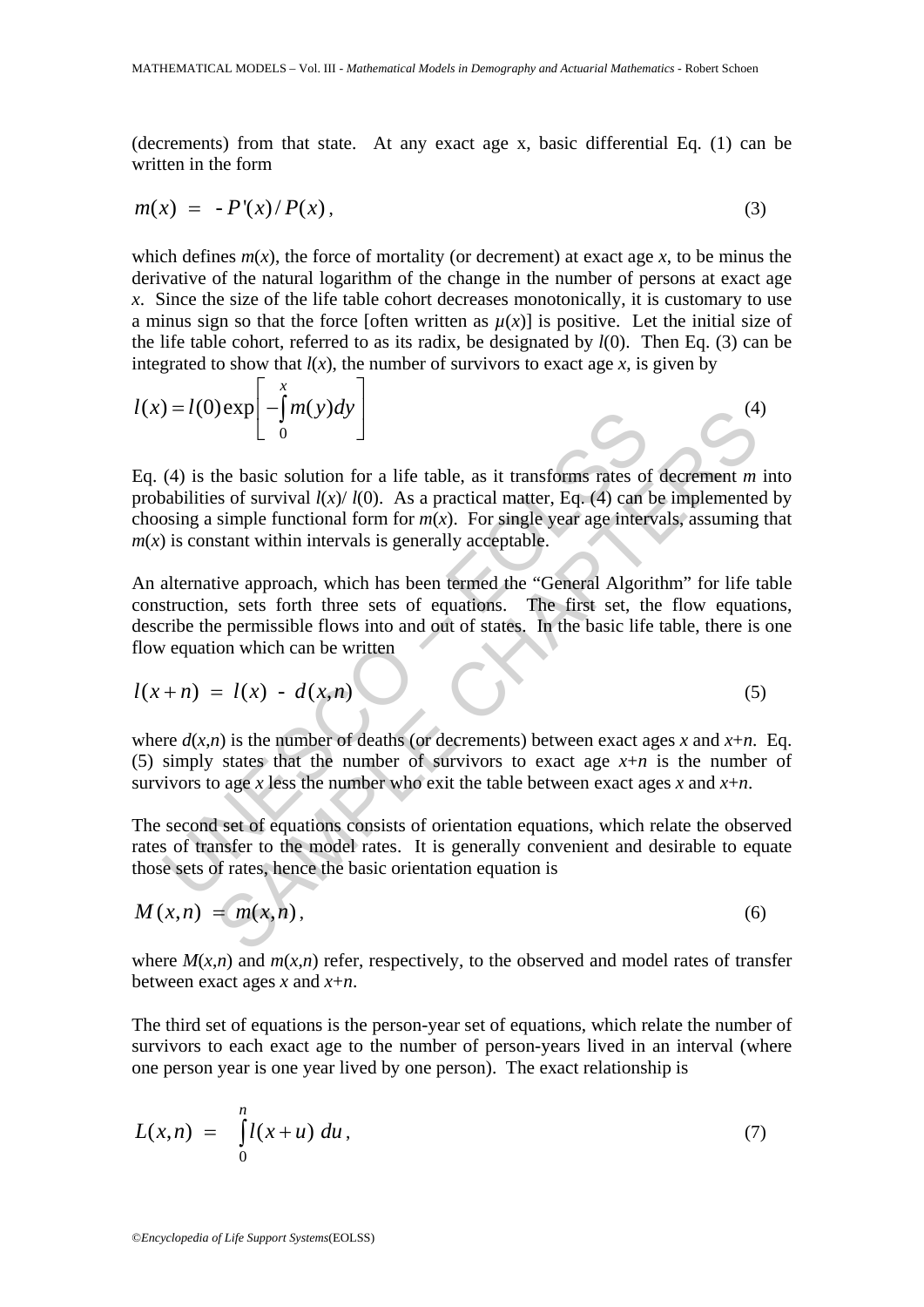where  $L(x,n)$  is the number of person years lived between exact ages x and  $x+n$ . The General Algorithm shifts the task of making a life table from integrating the force of decrement function in Eq. (3) and then integrating the survivorship (*l*) function in Eq. (7), to simply integrating the survivorship function. The General Algorithm also readily generalizes to specify more complex models (e.g. multistate models). Constructing a life table from a set of data involves, implicitly or explicitly, making two choices. On is an assumption about how the observed rates relate to the life table rates; typically they are assumed to be the same. The second concerns the functional form of either the force of decrement or the survivorship curve. Many choices are possible. The simplest choice for the survivorship curve is a linear relationship, that is

$$
L(x,n) = \frac{1}{2} n [l(x) + l(x+n)], \qquad (8)
$$

ch is generally adequate for single years of age and for 5 year age<br>e of decrement is rising within the interval. Many other choice<br>n desirable, especially for intervals longer than one year or v<br>ement is large. The detai enerally adequate for single years of age and for 5 year age intervals where<br>crement is rising within the interval. Many other choices are possible<br>able, especially for intervals longer than one year or when the force<br>is which is generally adequate for single years of age and for 5 year age intervals when the force of decrement is rising within the interval. Many other choices are possible and often desirable, especially for intervals longer than one year or when the force of decrement is large. The details of life table construction are discussed in the works cited in the bibliography. While there is no "ideal" solution, many adequate methods are available. Table 1 provides an example of a life table, based on the experience of California Females during the year 1970, and shows the principal life table functions. The table is "abridged", as age is shown for roughly every fifth year up to age 85. Age 1 is also shown as mortality in the first year of life is typically much higher than in the immediately following years. In the past, age 85 was the highest age commonly shown in life tables, though with improved survivorship and better data for the high ages, many tables now show survival to age 90. The next column is the survivorship column, which begins with the frequently used radix *l*(0)=100 000. Of that number, 32 338 females survive to exact age 85. Next is the  $d(x,n)$  column, calculable from Eq. (5), which shows the age distribution of decrements. By definition,  $l(85)=d(85,\infty)$ .

The probability of dying between exact ages *x* and  $x+n$ , denoted  $q(x,n)$ , is shown in the fourth column, and is found from the relationship

$$
q(x,n) = d(x,n) / l(x).
$$
 (9)

The fifth column shows the life table decrement rates,  $m(x,n)$ . In terms of life table functions, they satisfy the relationship

$$
m(x,n) = d(x,n) / L(x,n).
$$
 (10)

The sixth column is often not presented, but can be quite useful. It shows Chiang's  $a(x,n)$ , the average number of years lived between exact ages *x* and *x*+*n* by those decrementing (or dying) during the interval. Mathematically, it must satisfy the equation

$$
L(x,n) = n l(x+n) + a(x,n) d(x,n)
$$
\n(11)

as the total number of person-years lived in an interval is the sum of the years lived by those who survive the interval and those who do not.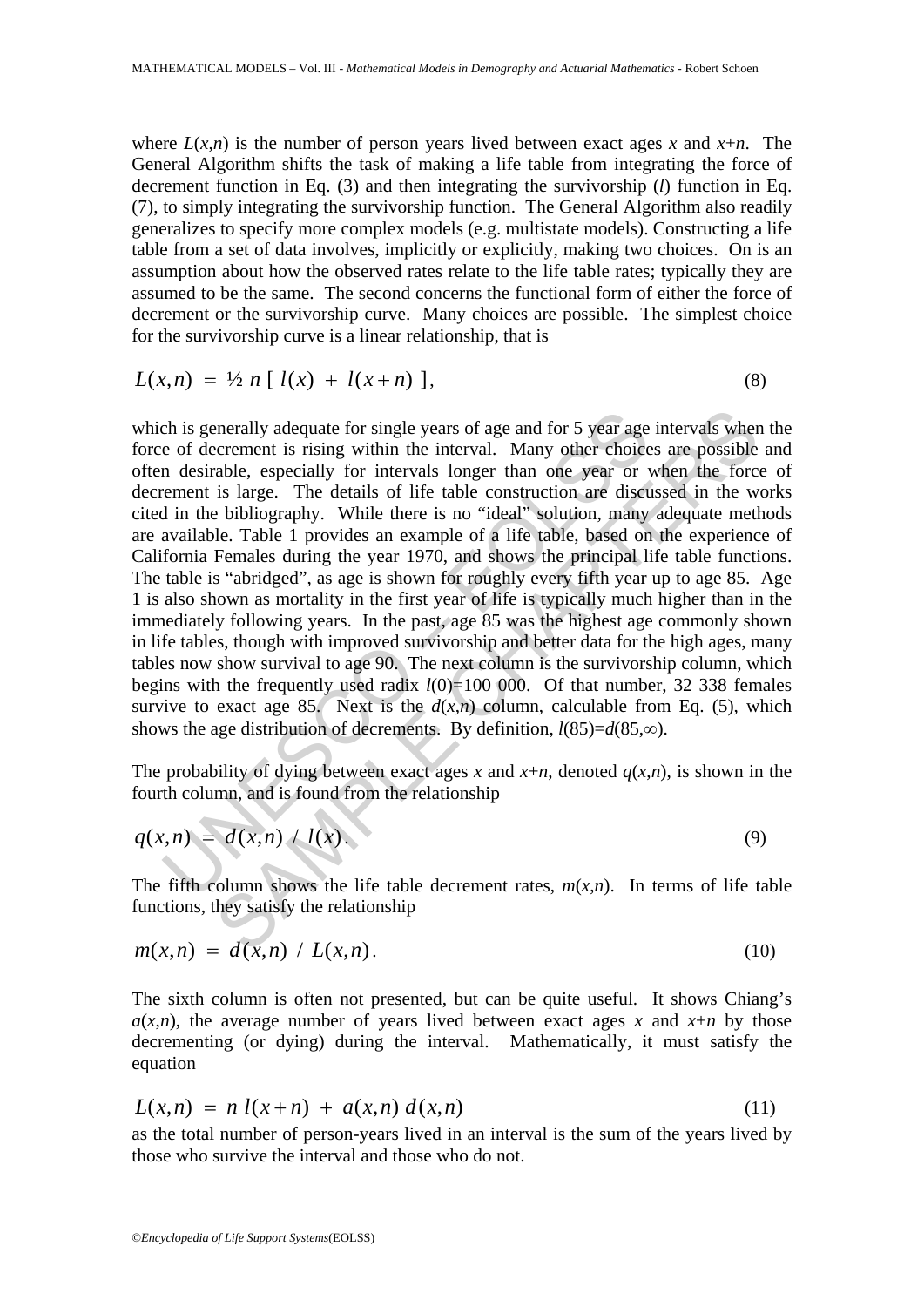| Age at<br><b>Start</b><br>of age<br>interval<br>(x)                                                                                                                                         | alive<br>at start of<br>age<br>interval | deaths<br>during<br>age<br>interval | <b>Number   Number of Probability</b><br>of dying<br>during<br>age<br>interval | Average<br>annual<br>mortality<br>rate during<br>age interval | <b>Years lived in</b><br>interval by<br>those<br>dying in<br>interval | Number of Number of<br>person-<br>years lived<br>during age<br>interval | person-<br>years lived<br>after age $x$ ,<br>T(x) | <b>Expected</b><br>years of<br>life at start<br><b>of</b><br>age interval |
|---------------------------------------------------------------------------------------------------------------------------------------------------------------------------------------------|-----------------------------------------|-------------------------------------|--------------------------------------------------------------------------------|---------------------------------------------------------------|-----------------------------------------------------------------------|-------------------------------------------------------------------------|---------------------------------------------------|---------------------------------------------------------------------------|
|                                                                                                                                                                                             | $\ell(x)$                               | d(x,n)                              | q(x,n)                                                                         | m(x,n)                                                        | a(x,n)                                                                | L(x,n)                                                                  |                                                   | e(x)                                                                      |
| $\boldsymbol{0}$                                                                                                                                                                            | 100000                                  | 1568                                | 0.015679                                                                       | 0.015905                                                      | 0.097                                                                 | 98584                                                                   | 7566021                                           | 75.66                                                                     |
| $\mathbf{1}$                                                                                                                                                                                | 98432                                   | 271                                 | 0.002755                                                                       | 0.000690                                                      | 1.498                                                                 | 393050                                                                  | 7467437                                           | 75.86                                                                     |
| 5                                                                                                                                                                                           | 98161                                   | 135                                 | 0.001378                                                                       | 0.000276                                                      | 2.489                                                                 | 490466                                                                  | 7074387                                           | 72.07                                                                     |
| 10                                                                                                                                                                                          | 98026                                   | 143                                 | 0.001462                                                                       | 0.000293                                                      | 2.818                                                                 | 489813                                                                  | 6583921                                           | 67.17                                                                     |
| 15                                                                                                                                                                                          | 97882                                   | 342                                 | 0.003496                                                                       | 0.000700                                                      | 2.655                                                                 | 488608                                                                  | 6094108                                           | 62.26                                                                     |
| 20                                                                                                                                                                                          | 97540                                   | 395                                 | 0.004051                                                                       | 0.000812                                                      | 2.549                                                                 | 486732                                                                  | 5605500                                           | 57.47                                                                     |
| 25                                                                                                                                                                                          | 97145                                   | 437                                 | 0.004495                                                                       | 0.000901                                                      | 2.606                                                                 | 484669                                                                  | 5118768                                           | 52.69                                                                     |
| 30                                                                                                                                                                                          | 96706                                   | 566                                 | 0.005850                                                                       | 0.001173                                                      | 2.638                                                                 | 482208                                                                  | 4634099                                           | 47.92                                                                     |
| 35                                                                                                                                                                                          | 96143                                   | 825                                 | 0.008578                                                                       | 0.001723                                                      | 2.670                                                                 | 478793                                                                  | 4151891                                           | 43.18                                                                     |
| 40                                                                                                                                                                                          | 95318                                   | 1245                                | 0.013060                                                                       | 0.002628                                                      | 2.686                                                                 | 473709                                                                  | 3673098                                           | 38.54                                                                     |
| 45                                                                                                                                                                                          | 94073                                   | 1937                                | 0.020594                                                                       | 0.004159                                                      | 2.663                                                                 | 465838                                                                  | 3199389                                           | 34.01                                                                     |
| 50                                                                                                                                                                                          | 92136                                   | 2760                                | 0.029961                                                                       | 0.006078                                                      | 2.652                                                                 | 454195                                                                  | 2733551                                           | 29.67                                                                     |
| 55                                                                                                                                                                                          | 89375                                   | 3945                                | 0.044137                                                                       | 0.009016                                                      | 2.629                                                                 | 437520                                                                  | 2279356                                           | 25.50                                                                     |
| 60                                                                                                                                                                                          | 85430                                   | 5187                                | 0.060717                                                                       | 0.012503                                                      | 2.631                                                                 | 414864                                                                  | 1841836                                           | 21.56                                                                     |
| 65                                                                                                                                                                                          | 80243                                   | 7207                                | 0.089816                                                                       | 0.018760                                                      | 2.635                                                                 | 384173                                                                  | 1426972                                           | 17.78                                                                     |
| 70                                                                                                                                                                                          | 73036                                   | 9862                                | 0.135030                                                                       | 0.028841                                                      | 2.644                                                                 | 341941                                                                  | 1042799                                           | 14.28                                                                     |
| 75                                                                                                                                                                                          | 63174                                   | 13998                               | 0.221578                                                                       | 0.049580                                                      | 2.604                                                                 | 282329                                                                  | 700858                                            | 11.09                                                                     |
| 80                                                                                                                                                                                          | 49176                                   | 16838                               | 0.342400                                                                       | 0.082311                                                      | 2.546                                                                 | 204565                                                                  | 418529                                            | 8.51                                                                      |
| 85                                                                                                                                                                                          | 32338                                   | 32338                               | 1.000000                                                                       | 0.151139                                                      | 6.616                                                                 | 213964                                                                  | 213964                                            | 6.62                                                                      |
| Source: Adapted from R. Schoen and M. Collins (1973) Mortality By Cause: Life Tables for California 1950-1970, Sacran<br>California, Department of Public Health, p25.Of 100,000 born alive |                                         |                                     |                                                                                |                                                               | Table 1: Life Table for California Females, 1970.                     |                                                                         |                                                   |                                                                           |

85 132338 32338 1.00000 0.151139 6.616 213964 213964 6.62<br>Source: Adapted from R. Schoen and M. Collins (1973) Mortality By Cause: Life Tables for California 1950-1970, Sacramento: State of California, Department of Public Health, p25.Of 100,000 born alive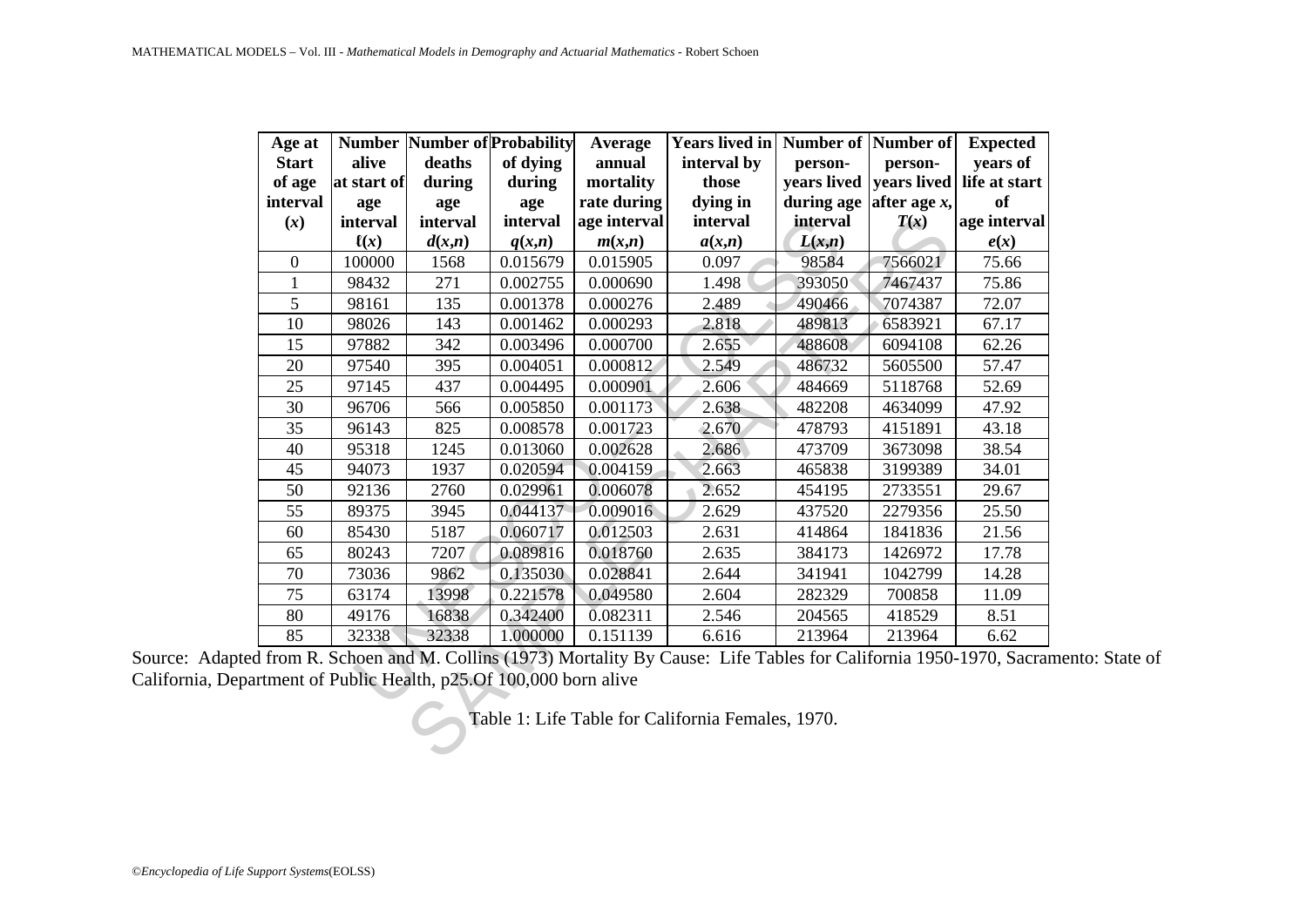The seventh column shows the number of person-years lived in every age interval. The last entry,  $L(85, \infty) = 213\,964$ , gives the total number of person-years lived above age 85. The eighth column,  $T(x)$ , shows the number of person-years lived at and above each exact age *x*, and is the sum of the  $L(x, n)$  column from age *x* through the highest age group in the table. The last column,  $e(x)$ , shows the expectation of life at age x, or the average number of years a person exact age *x* is expected to live. In terms of life table symbols

$$
e(x) = T(x) / l(x) = \sum L_i / l(x), \qquad (12)
$$

where  $\Sigma L_i$  indicates the sum of the person-years lived at and above exact age *x*. For the highest age interval,  $e(85)=a(85,\infty)$ . The most commonly used life table summary measure is *e*(0), the expectation of life at birth, here 75.66 years.

sure is  $e(0)$ , the expectation of life at birth, here 75.66 years.<br>this point, the life table has been viewed as following the export, and showing the implications of a set of decrement rates oo<br>not perspective needs to  $e(0)$ , the expectation of life at birth, here 75.66 years.<br>
int, the life table has been viewed as following the experience of a 1 showing the implications of a set of decrement rates on survivorship spective needs to be To this point, the life table has been viewed as following the experience of a birth cohort, and showing the implications of a set of decrement rates on survivorship. A second perspective needs to be recognized, a period perspective that gives rise to a stationary population. Assume that age  $\omega$  is the highest age attained in the life table (i.e. no one survives to attain exact age  $\omega+1$ ). Now assume that the rates of decrement remain constant over time, and that for at least *ω*+1 consecutive years there are annual birth cohorts of *l*(0) persons. The result is a stationary population, that is a population of constant size (specifically of *T*(0) persons) and of unchanging age composition. The number of persons between the ages of *x* and  $x+n$ , at any time, is given by  $L(x,n)$ . The experience of the stationary population in one year captures that of the life table cohort over its entire lifespan. Each year in the stationary population  $l(x)$  persons attain exact age *x*, there are  $d(x,n)$  deaths between the ages of *x* and  $x+n$  with a total of  $l(0)$  deaths, and there are  $L(x,n)$  person years lived between the ages of x and  $x+n$  giving a total of *T*(0) person-years lived.

Life tables have been widely used to reflect mortality patterns, and are now routinely produced by most national statistical organizations. The basic model can easily be generalized to recognize more than one cause of decrement. Cause-of-death life tables, nuptiality-mortality life tables, and numerous other types of multiple decrement models have been constructed, and describe the implications of competing risks. Causeeliminated life tables (also known as associated single decrement life tables) have also been calculated. They can address the hypothetical question of how survivorship would change if one (or more) observed causes disappeared while the forces of decrement from the remaining causes remained unchanged.

Various means have been used to deal with problems related to population heterogeneity. Separate life tables are routinely prepared for males and females, and frequently recognize other characteristics such as geographical area or race/ethnicity. That approach, however, can quickly exhaust the data available for even a large population. Proportional hazard (or Cox) models have been used to incorporate more covariates, though usually with the assumption that risks differ by a constant factor over age. More sophisticated efforts have sought to explicitly model individual "frailty" (or susceptibility to death). They have been hampered by the complexity of the problem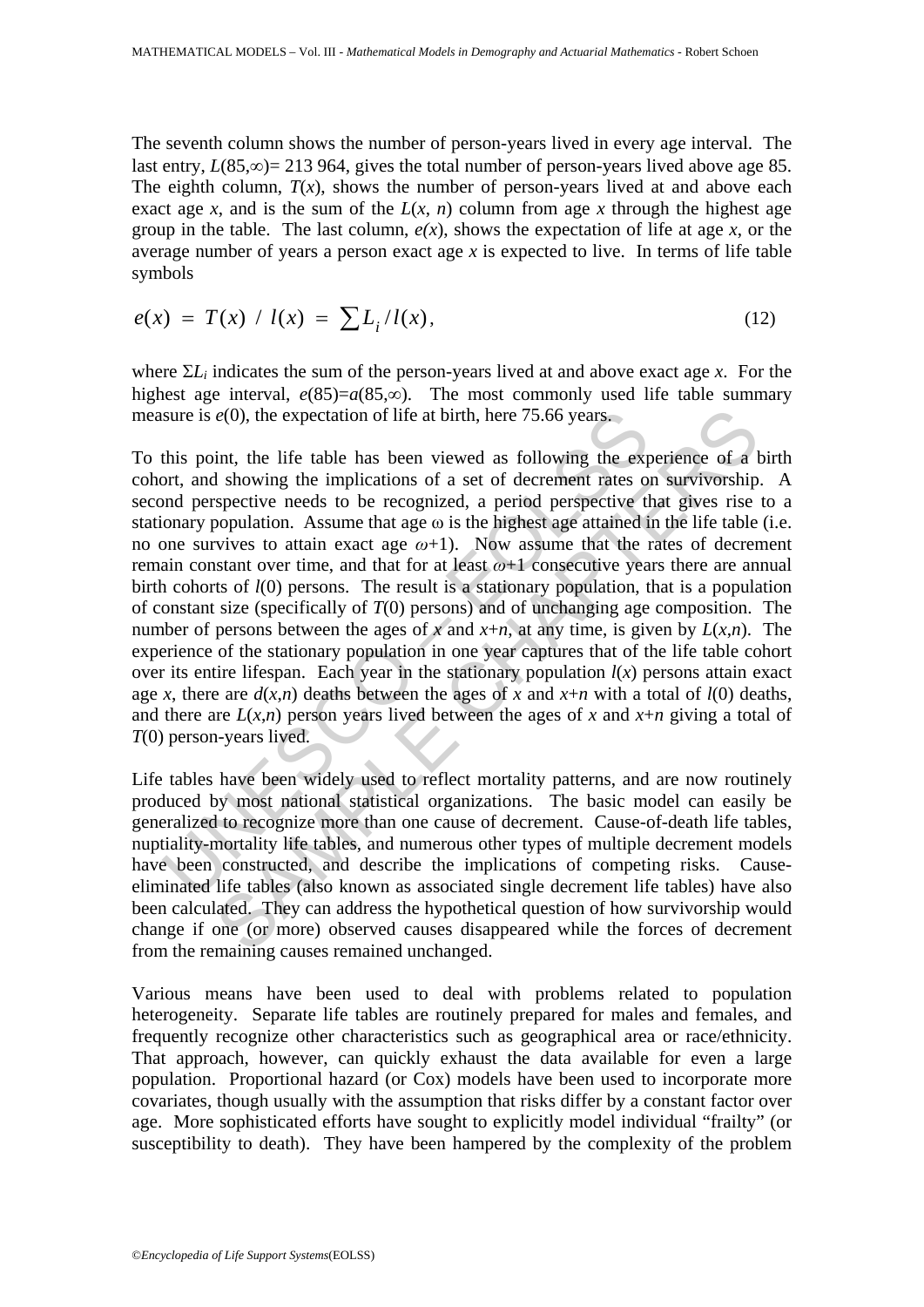and the very limited empirical evidence available on the distribution of frailty, both between persons and over the life course.

## **2.2 Actuarial Science**

Perhaps the leading use of the life table has been in the insurance and pension industries. Actuarial science uses the life table, and other models reflecting life contingencies, to determine insurance and pension risks, premiums, and benefits. In essence, actuarial methods combine the life table with functions related to an assumed fixed rate of interest.

Let *ι* denote the annual rate of interest such that \$1 at time *t* will increase to 1+*ι* dollars in exactly one year. It is convenient to denote the present value of a dollar by *v*, where *v* represents the amount one must have at time *t* (under prevailing interest rate *ι*) in order to have \$1 one year in the future. In symbols,

$$
v = 1/(1+i). \tag{13}
$$

It immediately follows that  $v^n$  is the present value of \$1 *n* years in the future.

esents the amount one must have at time t (under prevailing interave \$1 one year in the future. In symbols,<br>
= 1/ (1+t).<br>
amediately follows that  $v^n$  is the present value of \$1 n years in the<br>
ts simplest form, a life an the amount one must have at time t (under prevailing interest rate t) in o<br>
the amount one must have at time t (under prevailing interest rate t) in o<br>
one year in the future. In symbols,<br>
1+t).<br>
(1<br>
tely follows that  $v^n$ In its simplest form, a life annuity is a periodic series of payments, with the first payment of \$1 due in one year, and the payments continuing annually as long as the recipient is alive. Consider the present value of a life annuity payable to a person now exact age *x*. The present value of the payment due in one year is *v*  $l(x+1)/l(x)$ . The present value of the payment due in two years is  $v^2 l(x+2)/l(x)$ . It follows that  $a_x$ , the present value of a life annuity to a person exact age *x* is

$$
a_x = \left[\sum_j v^j l(x+j)\right]/l(x) \tag{14}
$$

where summation index *j* ranges from 1 to the highest age in the life table. [In  $a_x$ , age is indicated by a subscript. That is conventional in actuarial usage, and here serves to distinguish the life annuity from Chiang's a function, defined in Eq. (11).]

In its simplest form, a life insurance for a person exact age *x* is a payment of \$1 made at the end of the year in which that person dies. Combining an appropriate rate of interest and life table, and following the same logic as used in deriving Eq.  $(14)$ ,  $A_x$ , the present value of a life insurance for a person exact age *x* is

$$
A_x = \left[\sum_j v^{j+1} d(x+j)\right] / l(x) \tag{15}
$$

In practice, of course, Eqs. (13) - (15) are modified to deal with shorter intervals of time, more complex benefit options, and a variety of expense and other "loading" factors.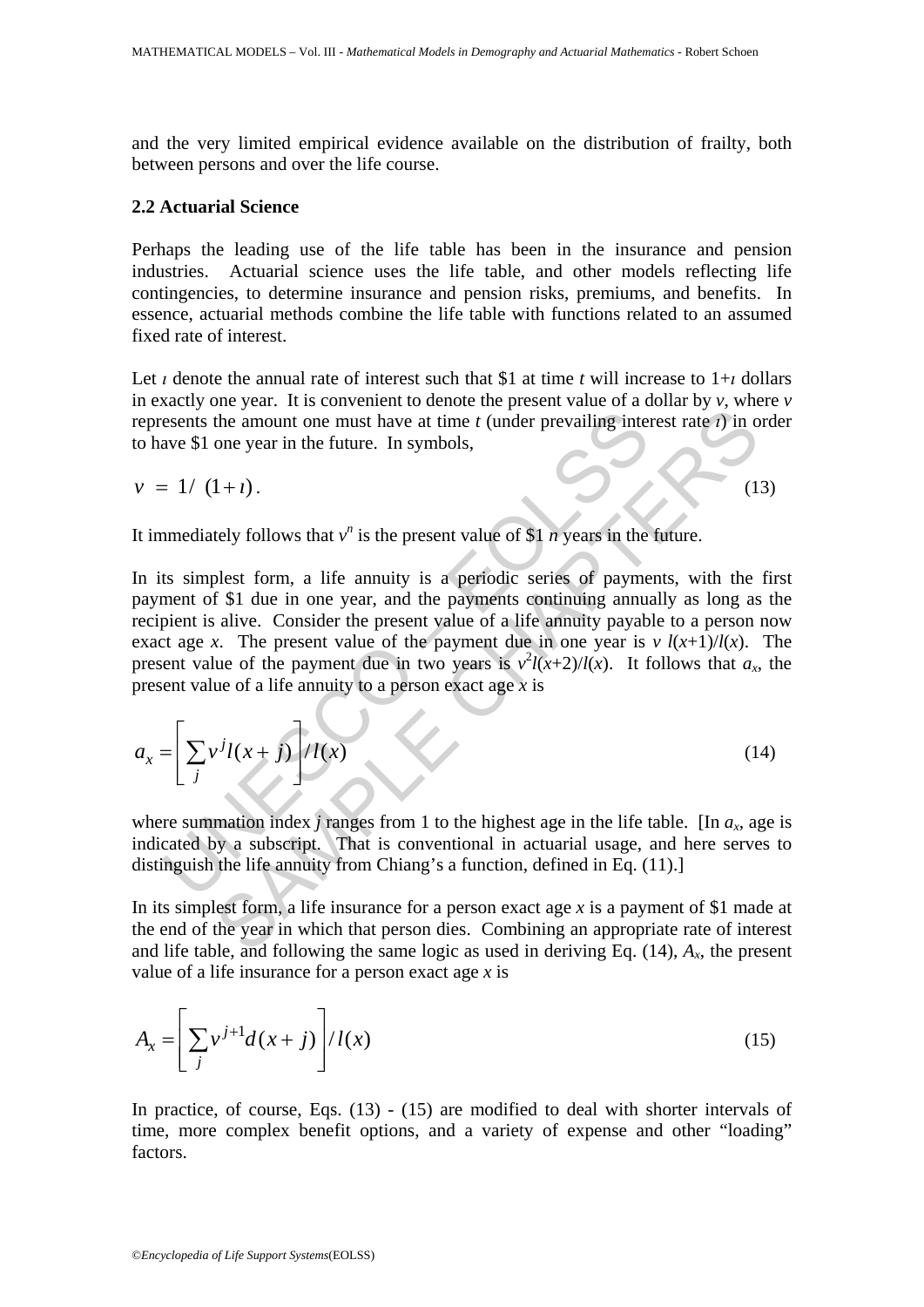Insurance companies are quite conscious of "selection" factors, which motivate atypical persons to seek coverage. An extreme but not unlikely example is a person recently diagnosed with a fatal disease who seeks to buy life insurance. To gauge the size of those selection/population heterogeneity effects, actuaries have used "select and ultimate" life tables. For example, in the United States, the Society of Actuaries has produced life tables with a 15 year select period. That is, for the first 15 years of coverage, the risk of death is seen as depending on policy duration as well as age (and usually other characteristics such as sex). After 15 years, when the selection effect is deemed negligible, mortality rates depend on age alone. Tables that impose a second time varying parameter of that sort are known as semi-Markov models. They are common in actuarial work, but infrequently encountered in demographic analyses.

ulations. The classic article by C.L. Trowbridge on pension ficipants in a "mature" pension plan as constituting a stationary<br>vice" table commonly used by actuaries in benefit calculation<br>terment life table where a steady S. The classic article by C.L. Trowbridge on pension funding viewed<br>
in a "mature" pension plan as constituting a stationary population.<br>
table commonly used by actuaries in benefit calculations is a multi<br>
life table wher The life table, as a stationary population, is the basic model underlying benefit calculations. The classic article by C.L. Trowbridge on pension funding viewed the participants in a "mature" pension plan as constituting a stationary population. The "service" table commonly used by actuaries in benefit calculations is a multiple decrement life table where a steady stream of entrants to a benefit plan are followed over time subject to risks of death, withdrawal from employment, disability retirement, and "normal" retirement.

- -
- -
- -

TO ACCESS ALL THE **24 PAGES** OF THIS CHAPTER, Visit: http://www.eolss.net/Eolss-sampleAllChapter.aspx

#### **Bibliography**

Caswell, H. (1989). *Matrix Population Models*, Sunderland MA: Sinauer. [This book provides an excellent overview of population models and their mathematical bases with an emphasis on biological applications]

Chiang, C.L. (1968). *An Introduction to Stochastic Processes in Biostatistics*, New York: Wiley. [The book is a rigorous mathematical statistical treatment of survival models, including multistate models.]

Coale, A.J. (1972). *The Growth and Structure of Human Populations: A Mathematical Investigation*, Princeton: Princeton University Press. [This monograph is a classic, but still the book with the most comprehensive treatment of populations with changing rates]

Coale, A.J. and P.Demeny. (1983). *Regional Model Life Tables and Stable Populations* (2d Ed). New York: Academic Press. [An extremely useful reference volume containing model life tables, their method of construction, and associated stable populations that bracket most of human demographic experience.]

Halli, S.S. and K.V. Rao. (1992). *Advanced Techniques of Population Analysis*, New York: Plenum. [A comprehensive look at demographic models, through multistate models from a fairly statistical perspective.]

Jordan, C.W. Jr. (1975). *Life Contingencies*, Chicago: Society of Actuaries. [An indispensable book on actuarial mathematics]

Keyfitz, N. (1977). *Introduction to the Mathematics of Population* (with revisions), Reading MA: Addison-Wesley. [ A comprehensive book on basic population mathematics]